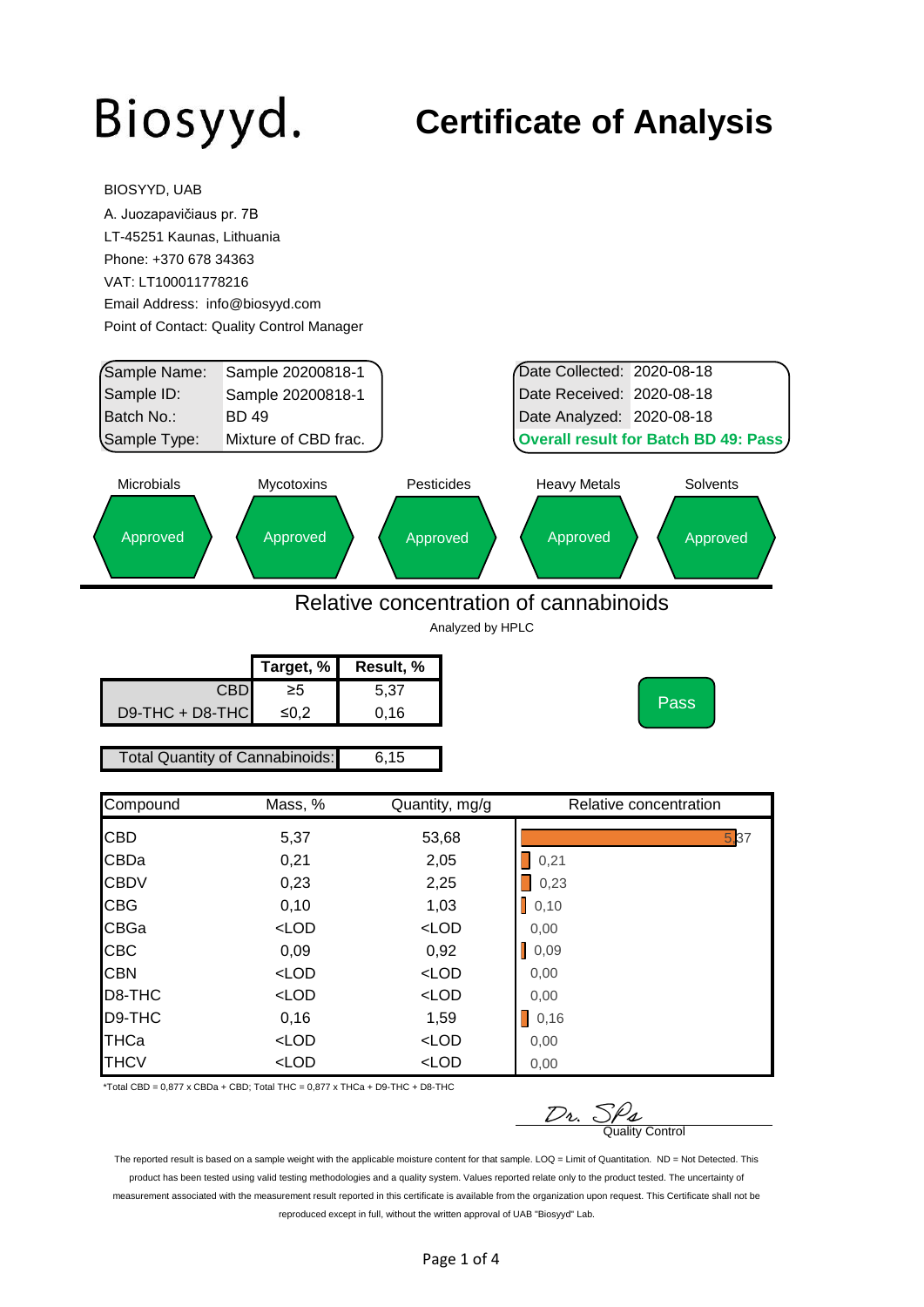|              | Sample Name: Sample 20200818-1 |  | Date Collected: 2020-08-18                  |
|--------------|--------------------------------|--|---------------------------------------------|
| Sample ID:   | Sample 20200818-1              |  | Date Received: 2020-08-18                   |
| l Batch No.: | BD 49                          |  | Date Analyzed: 2020-08-18                   |
| Sample Type: | Mixture of CBD frac.           |  | <b>Overall result for Batch BD 49: Pass</b> |

### **Certificate of Analysis**

|                            | Overall result for Batch BD 49: Pass |
|----------------------------|--------------------------------------|
| Date Analyzed: 2020-08-18  |                                      |
| Date Received: 2020-08-18  |                                      |
| Date Collected: 2020-08-18 |                                      |

#### **Terpenes**

Analyzed by GC/FID

| Compound             | Mass, % | Quantity, mg/g | <b>Relative concentration</b> |
|----------------------|---------|----------------|-------------------------------|
| α-Pinene             | 0,81    | 8,1            | 0,81                          |
| Camphene             | $<$ LOD | $<$ LOD        | $\Omega$                      |
| β-Myrcene            | 0,26    | 2,6            | 0,26                          |
| <b>β-Pinene</b>      | $<$ LOD | $<$ LOD        | $\Omega$                      |
| δ-3-Carene           | $<$ LOD | $<$ LOD        | $\Omega$                      |
| α-Terpinene          | $<$ LOD | $<$ LOD        | $\Omega$                      |
| Ocimene 1            | $<$ LOD | $<$ LOD        | $\Omega$                      |
| D-Limonene           | 0,72    | 7,2            | 0,72                          |
| $p$ -Cymene          | $<$ LOD | $<$ LOD        | $\mathbf 0$                   |
| Ocimene <sub>2</sub> | $<$ LOD | $<$ LOD        | $\overline{0}$                |
| Eucalyptol           | $<$ LOD | $<$ LOD        | 0                             |
| y-Terpinene          | $<$ LOD | $<$ LOD        | $\Omega$                      |
| Terpinolene          | $<$ LOD | $<$ LOD        | 0                             |
| Linelool             | 0,12    | 1,2            | 0,12                          |
| Geraniol             | $<$ LOD | $<$ LOD        | 0                             |
| β-Caryophyllene      | 0,019   | 0, 19          | 0,019                         |
| a-Humulene           | $<$ LOD | $<$ LOD        | $\Omega$                      |
| Guaiol               | $<$ LOD | $<$ LOD        | 0                             |
| Total:               | 1,929   | 19,29          |                               |

 $\n *D*$ <sub>2</sub>.  $S$  $\rho$ *<sub>4</sub>*  $\qquad \qquad$  Quality Control

The reported result is based on a sample weight with the applicable moisture content for that sample. LOQ = Limit of Quantitation. ND = Not Detected. This product has been tested using valid testing methodologies and a quality system. Values reported relate only to the product tested. The uncertainty of measurement associated with the measurement result reported in this certificate is available from the organization upon request. This Certificate shall not be reproduced except in full, without the written approval of UAB "Biosyyd" Lab.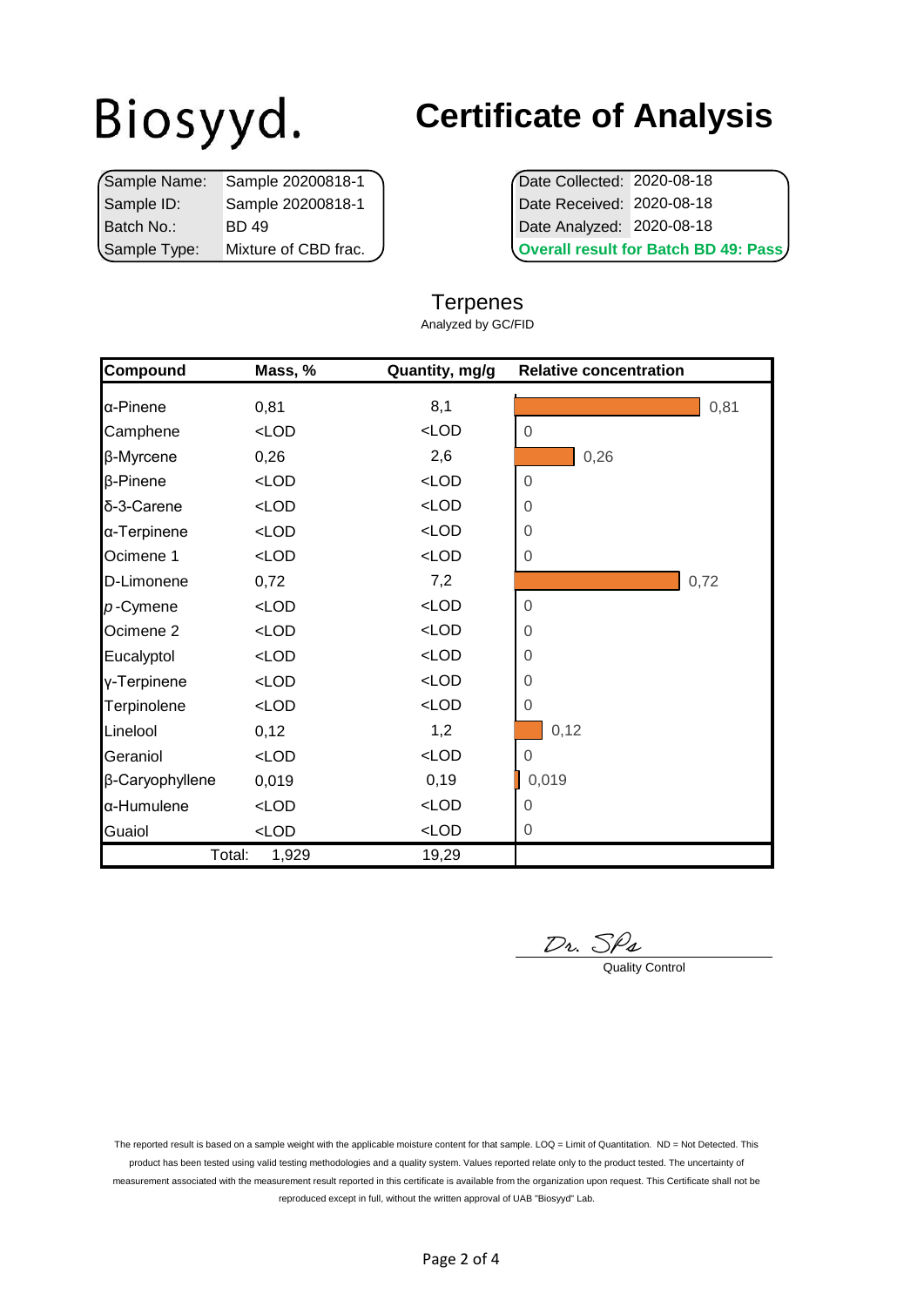|               | Sample Name: Sample 20200818-1 | Date Collected: 2020-08-18 |                                             |
|---------------|--------------------------------|----------------------------|---------------------------------------------|
| Sample ID:    | Sample 20200818-1              | Date Received: 2020-08-18  |                                             |
| l Batch No.:_ | BD 49                          | Date Analyzed: 2020-08-18  |                                             |
| Sample Type:  | Mixture of CBD frac.           |                            | <b>Overall result for Batch BD 49: Pass</b> |

| <b>Residual Solvents</b><br>Analyzed by GC/FID |    |                             |                                                                                                                     | <b>Pass</b>   | <b>Microbials</b><br>Analyzed by:<br>ISO 4833-1:2013; |      |      | <b>Pass</b>                     |
|------------------------------------------------|----|-----------------------------|---------------------------------------------------------------------------------------------------------------------|---------------|-------------------------------------------------------|------|------|---------------------------------|
| Element                                        |    | LOQ, PPM Limit, PPM ss, PPM |                                                                                                                     | <b>Status</b> | ISO 21527-2:2009;                                     |      |      |                                 |
| n-Pentane                                      | 58 | 500                         | <loq< td=""><td>Pass</td><td>ISO 9308-1-2014</td><td></td><td></td><td></td></loq<>                                 | Pass          | ISO 9308-1-2014                                       |      |      |                                 |
| Ethanol                                        | 58 | 500                         | <loq< td=""><td>Pass</td><td></td><td></td><td></td><td></td></loq<>                                                | Pass          |                                                       |      |      |                                 |
| Diethyl ether                                  | 58 | 500                         | <loq< td=""><td>Pass</td><td></td><td></td><td></td><td></td></loq<>                                                | Pass          |                                                       |      |      |                                 |
| Acetone                                        | 58 | 500                         | <loq< td=""><td>Pass</td><td><b>Component</b></td><td></td><td></td><td>Limit, CFU/g Mass, CFU/g Status</td></loq<> | Pass          | <b>Component</b>                                      |      |      | Limit, CFU/g Mass, CFU/g Status |
| 2-Propanol                                     | 58 | 500                         | <loq< td=""><td>Pass</td><td>Yeast</td><td>&lt; 10</td><td>&lt; 10</td><td>Pass</td></loq<>                         | Pass          | Yeast                                                 | < 10 | < 10 | Pass                            |
| 1-Propanol                                     | 58 | 500                         | <loq< td=""><td>Pass</td><td><b>Molds</b></td><td>&lt; 10</td><td>&lt; 10</td><td>Pass</td></loq<>                  | Pass          | <b>Molds</b>                                          | < 10 | < 10 | Pass                            |
| Ethyl acetate                                  | 58 | 500                         | <loq< td=""><td>Pass</td><td>E. Coli.</td><td>N.D.</td><td>N.D.</td><td>Pass</td></loq<>                            | Pass          | E. Coli.                                              | N.D. | N.D. | Pass                            |
| 2-Butanol                                      | 58 | 500                         | <loq< td=""><td>Pass</td><td>Salmonella</td><td>N.D.</td><td>N.D.</td><td>Pass</td></loq<>                          | Pass          | Salmonella                                            | N.D. | N.D. | Pass                            |
| Isobutanol                                     | 58 | 500                         | <loq< td=""><td>Pass</td><td></td><td></td><td></td><td></td></loq<>                                                | Pass          |                                                       |      |      |                                 |
| n-Heptane                                      | 58 | 500                         | <loq< td=""><td>Pass</td><td></td><td></td><td></td><td></td></loq<>                                                | Pass          |                                                       |      |      |                                 |
| 1-Butanol                                      | 58 | 500                         | <loq< td=""><td>Pass</td><td></td><td></td><td></td><td></td></loq<>                                                | Pass          |                                                       |      |      |                                 |
| Propyl acetate                                 | 58 | 500                         | <loq< td=""><td>Pass</td><td><b>Mycotoxins</b></td><td></td><td></td><td>Pass</td></loq<>                           | Pass          | <b>Mycotoxins</b>                                     |      |      | Pass                            |
| 1-Pentanol                                     | 58 | 500                         | <loq< td=""><td>Pass</td><td>Analyzed by:</td><td></td><td></td><td></td></loq<>                                    | Pass          | Analyzed by:                                          |      |      |                                 |
| <b>Butyl</b> acetate                           | 58 | 500                         | <loq< td=""><td>Pass</td><td>SDP 5.4.4. CH.20</td><td></td><td></td><td></td></loq<>                                | Pass          | SDP 5.4.4. CH.20                                      |      |      |                                 |

#### **Certificate of Analysis**

| Date Collected: 2020-08-18 |                                             |
|----------------------------|---------------------------------------------|
| Date Received: 2020-08-18  |                                             |
| Date Analyzed: 2020-08-18  |                                             |
|                            | <b>Overall result for Batch BD 49: Pass</b> |

| Pass          | <b>Microbials</b><br>Analyzed by:     |      |                                 | Pass |
|---------------|---------------------------------------|------|---------------------------------|------|
| <b>Status</b> | ISO 4833-1:2013;<br>ISO 21527-2:2009; |      |                                 |      |
|               |                                       |      |                                 |      |
| Pass          | ISO 9308-1-2014                       |      |                                 |      |
| Pass          |                                       |      |                                 |      |
| Pass          |                                       |      |                                 |      |
| Pass          | <b>Component</b>                      |      | Limit, CFU/g Mass, CFU/g Status |      |
| Pass          | Yeast                                 | < 10 | $<$ 10                          | Pass |
| Pass          | <b>Molds</b>                          | <10  | <10                             | Pass |
| Pass          | E. Coli.                              | N.D. | N.D.                            | Pass |
| Pass          | Salmonella                            | N.D. | N.D.                            | Pass |
|               |                                       |      |                                 |      |

| <b>Mycotoxins</b><br>Analyzed by:<br>SDP 5.4.4, CH.20 |   | <b>Pass</b>                   |                                  |               |
|-------------------------------------------------------|---|-------------------------------|----------------------------------|---------------|
| <b>Mycotoxin</b>                                      |   | LOQ, PPB Limit, PPB Mass, PPB |                                  | <b>Status</b> |
| Aflatoxins                                            | 4 | 20                            | <loq< td=""><td>Pass</td></loq<> | Pass          |
| Ochratoxin A                                          | 2 | 20                            | LOO                              | Pass          |

| <b>Heavy Metals</b><br>Analyzed by:<br>EN 14084:2003 |    | Pass |                                  |               |
|------------------------------------------------------|----|------|----------------------------------|---------------|
| Element                                              |    |      | LOQ, PPB Limit, PPB Mass, PPB    | <b>Status</b> |
| Arsenic                                              | 56 | 2000 | <loq< td=""><td>Pass</td></loq<> | Pass          |
| Cadmiun                                              | 56 | 820  | <loq< td=""><td>Pass</td></loq<> | Pass          |
| Lead                                                 | 56 | 1200 | $<$ LOQ                          | Pass          |
| Mercury                                              | 56 | 400  | <loq< td=""><td>Pass</td></loq<> | Pass          |

 $\frac{D_2}{D_3}$  Quality Control

The reported result is based on a sample weight with the applicable moisture content for that sample. LOQ = Limit of Quantitation. ND = Not Detected. This product has been tested using valid testing methodologies and a quality system. Values reported relate only to the product tested. The uncertainty of measurement associated with the measurement result reported in this certificate is available from the organization upon request. This Certificate shall not be reproduced except in full, without the written approval of UAB "Biosyyd" Lab.